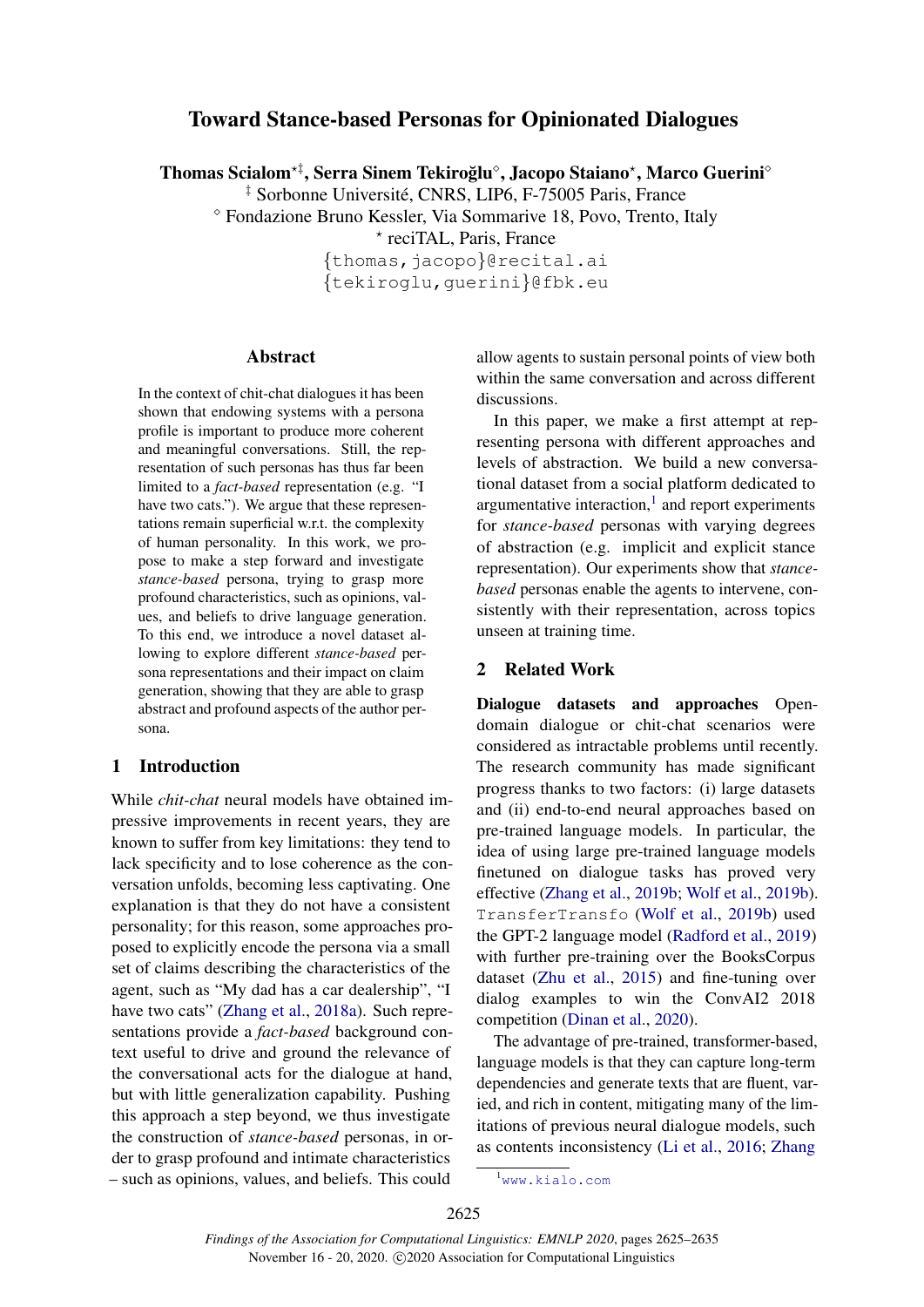<span id="page-1-1"></span>

Figure 1: Example of a Kialo discussion<sup>\*</sup>. On the top, the thesis claim; below, the pro and con arguments. [\\*](#page-10-2)[https://www.kialo.com/](https://www.kialo.com/artificial-intelligence-ai-limiting-an-ais-freedom-of-thought-is-unethical-15943) [artificial-intelligence-ai-limiting-an-ais-freedom-of-thought-is-unethical-15943](https://www.kialo.com/artificial-intelligence-ai-limiting-an-ais-freedom-of-thought-is-unethical-15943)

[et al.,](#page-10-2) [2019a;](#page-10-2) [Gao et al.,](#page-8-2) [2018,](#page-8-2) [2019\)](#page-8-3), lack of longterm contextual coherence [\(Serban et al.,](#page-9-3) [2017\)](#page-9-3), and blandness [\(Li et al.,](#page-8-1) [2016;](#page-8-1) [Zhang et al.,](#page-10-3) [2018b;](#page-10-3) [Qin et al.,](#page-9-4) [2019\)](#page-9-4).

Persona approaches were recently developed with the introduction of end-to-end dialog system based on Memory Networks, which allow to encode the persona profile as a simple list of statements. One of the first datasets specifically developed for persona-based dialogues was released by [Zhang et al.](#page-9-0) [\(2018a\)](#page-9-0). Another approach consists in modeling a system persona in terms of interaction style (e.g. formal vs. informal register) as used in goal-oriented settings by [Joshi et al.](#page-8-4) [\(2017\)](#page-8-4); [Luo](#page-8-5) [et al.](#page-8-5) [\(2019\)](#page-8-5) to provide *personalized* interactions. Further, [Guerini et al.](#page-8-6) [\(2018\)](#page-8-6) showed how injecting these specific persona-related aspects into a conversation can positively affect the interaction in goal-oriented scenarios, both in terms of quality of service and overall perceived quality.

Argumentation and persuasion The relation between argumentation and the language employed has extensively been studied in social sciences and psychology [\(Miller et al.,](#page-8-7) [1976;](#page-8-7) [Chaiken,](#page-7-0) [1979,](#page-7-0) [1980\)](#page-7-1). In Natural Language Processing, Computational Argumentation is an emerging discipline [\(Reed,](#page-9-5) [2016;](#page-9-5) [Lippi and Torroni,](#page-8-8) [2016\)](#page-8-8), wherein various sub-tasks, such as argument detection [\(Ein-](#page-8-9)[Dor et al.,](#page-8-9) [2019\)](#page-8-9) and stance detection [\(Bar-Haim](#page-7-2) [et al.,](#page-7-2) [2017\)](#page-7-2), have been explored. [Tan et al.](#page-9-6) [\(2016\)](#page-9-6);

[Habernal and Gurevych](#page-8-10) [\(2016\)](#page-8-10) developed computational methods to determine the linguistic characteristics used to emphasize arguments and study the quality of arguments [\(Gretz et al.,](#page-8-11) [2019\)](#page-8-11). [Dur](#page-8-12)[mus et al.](#page-8-12) [\(2019b\)](#page-8-12) proposed a dataset to investigate the effect of the pragmatic and discourse context when determining argument quality. [Durmus et al.](#page-8-13) [\(2019a\)](#page-8-13) studied more complex argumentative structures, without limiting to a single claim.

### <span id="page-1-2"></span>3 The Kialo Dataset

The construction of a stance-based persona requires a deeper peek over the opinions, beliefs, and stances of an author, expressed through textual claims possibly across different topics. To this end, turning to transactional crowd-sourcing approaches is in our opinion not ideal: asking crowd-workers to publish private opinions is ethically questionable, while inducing them to engage meaningfully across several topics poses challenges from a design perspective. Last but not least, collecting a significantly sized dataset would require a consistent budget that can easily amount to hundreds of thousand dollars.[2](#page-1-0) For these reasons we turned our attention to Kialo, a public discussion platform letting its users debate in a constructive and rational way with peers. The discussions in Kialo include a wide range of topics from economical or political

<span id="page-1-0"></span> $2$ As a reference, at 1 cent per sample, the dataset presented in this paper would have costed more than \$200k.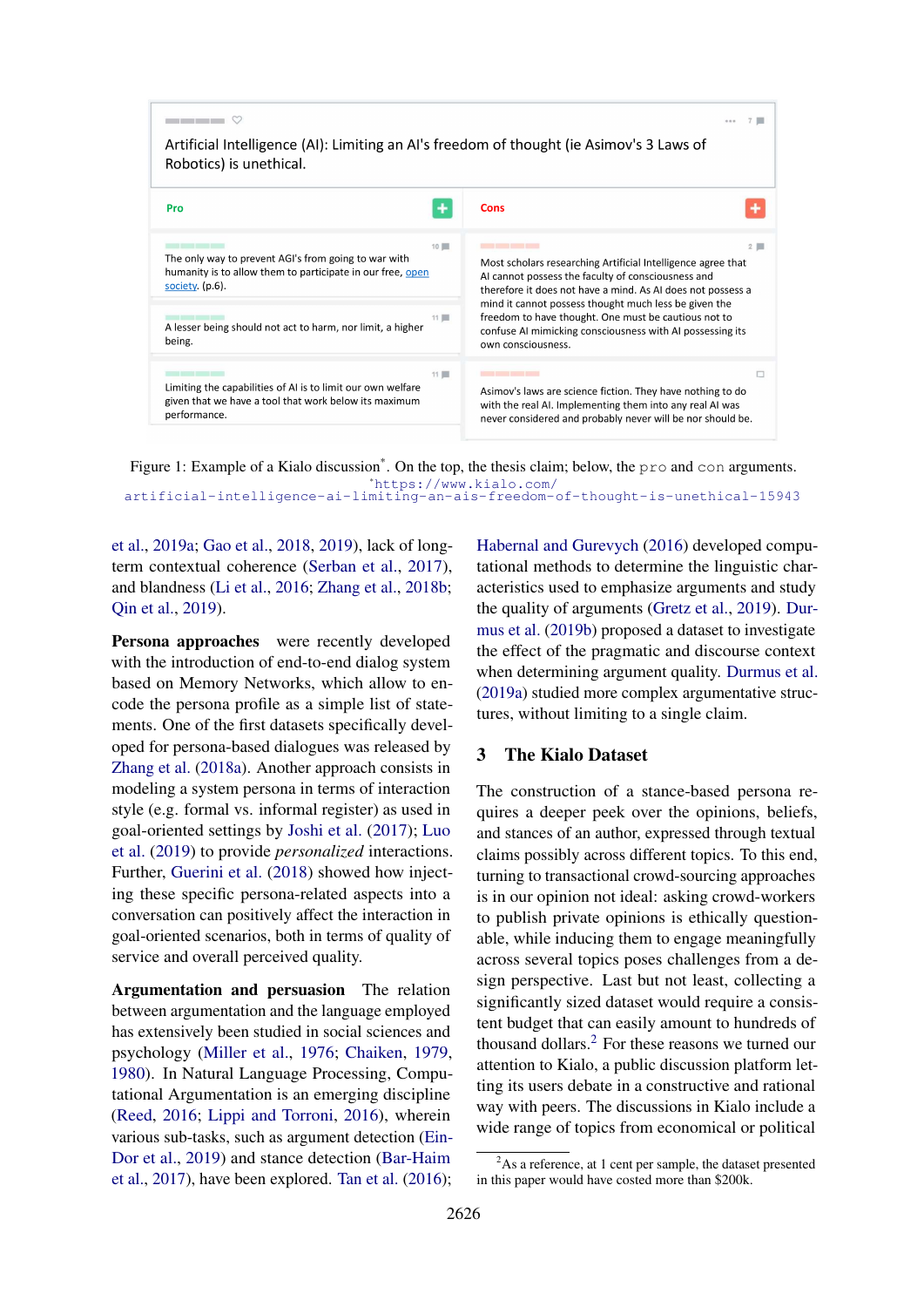<span id="page-2-1"></span>

|       | No Persona | Small Persona |         |         |         | Big Persona  |           |  |
|-------|------------|---------------|---------|---------|---------|--------------|-----------|--|
|       | $# = 0$    | $# = 1$       | $# = 2$ | $# = 3$ | $# = 4$ | $\# = > = 5$ | $\#TOTAL$ |  |
| train | 9.302      | 5.116         | 3.848   | 2.983   | 2.564   | 205,589      | 229,402   |  |
| val   | 1.527      | 355           | 194     | 208     | 144     | 11.280       | 13,708    |  |
| test  | 2,084      | 931           | 406     | 197     | 427     | 11,689       | 15,734    |  |

Table 1: Number of claims in the Kialo Dataset, grouped by the size of the explicit persona.

issues to philosophy, religion or even science fiction. All these elements make it the ideal resource for our goals.

In Kialo, the users can easily inspect every aspect and claim of a discussion through a tree-shaped structured visualization and decide where to intervene. In this tree, the top node is defined as the thesis claim and each claim in the tree supports or opposes its parent claim, i.e. pro or con. An example discussion is shown in Figure [1.](#page-1-1)

We have collected 1,580 English discussions and  $241,882$  unique claims in these discussions.<sup>[3](#page-2-0)</sup> The number of unique claims in the collected discussions varies widely ( $\mu = 153.08, \sigma = 269.58$ ), as does their depth ( $\mu = 6.31, \sigma = 4.79$ ). Considering the structure of the discussions in Kialo, each sample in the dataset we collected is composed by author id, claim id, claim, stance label, parent id, and parent claim. In this respect, the instances in the dataset are similar to single-turn dialogues.

For our experiments below, we sampled 5% of discussions for the test and 5% for the validation sets, resulting in 79 discussions for validation, 79 for test, and 1,422 for training. The sampling has been conducted in a stratified fashion according to the number of the claims in each discussion.

#### 3.1 Persona Statistics

To build persona representations, we started from each author id and the claim(s) they wrote. During the design phase, we quantified the activity of the authors. In total, 18,255 authors have contributed to the discussions with various numbers of claims, ranging from a single claim to a maximum of 6,123 claims. The distribution of contributions is, as could be expected, rather skewed: in the training set, 8,569 authors have only 1 claim making it difficult to effectively construct a persona representation; conversely, 3,776 authors have 5 or more unique claims in the training set.

We conducted an instance-level persona analy-

sis on the dataset, and observed that the majority of the instances have been written by the authors with 5 or more claims (90% in training, 82% for validation, and 74% for testing). On the other hand,  $4\%$  of training,  $11\%$  of validation, and  $14\%$  of the test instances have been written by authors who have no other claims. Consequently, we propose treating the persona with different sizes as separate conditions. While it is inevitable to segregate the instances written by the authors without any claim in the training set (No Persona) from the rest, we also define a threshold  $T$  to distinguish authors with few  $(<sub>T</sub>)$  claims (**Small Persona**) from those with many  $(>= T)$  claims (**Big Persona**). In this work, we set  $T = 5$ . This provides us with the possibility of analyzing the impact of the persona size.

To avoid leakage, the persona of an author is built exclusively from their claims in the training set. The number of instances in each set grouped by the persona sizes is reported in Table [1.](#page-2-1)

#### 3.2 Persona Representations

Further, we designed two persona representations with respect to the claims and the theses.

**Explicit persona** ( $P_{exp}$ ) The persona for a Kialo author can be explicitly constructed using a set of claims written by the same author in the training set. With this representation, we can grasp the opinions of an author in a fine-grained manner. The explicit persona representation is in line with the approach of [Zhang et al.](#page-9-0) [\(2018a\)](#page-9-0), encoding the persona with multiple sentences (5) of textual description. No Persona, Small Persona, and Big Persona distinction has been applied to the explicit persona.

**Implicit persona**  $(P_{imp})$  We hypothesize that a persona can be represented at a more abstract level, propagating the stance of an author up to a thesis claim, starting from the pro or con labels of their claims in the corresponding discussion. In practice, we consider that the con child of a pro claim of a thesis would be opposing that thesis as well. Since propagating pro and con labels of

<span id="page-2-0"></span><sup>&</sup>lt;sup>3</sup>The data was collected on March 10, 2020.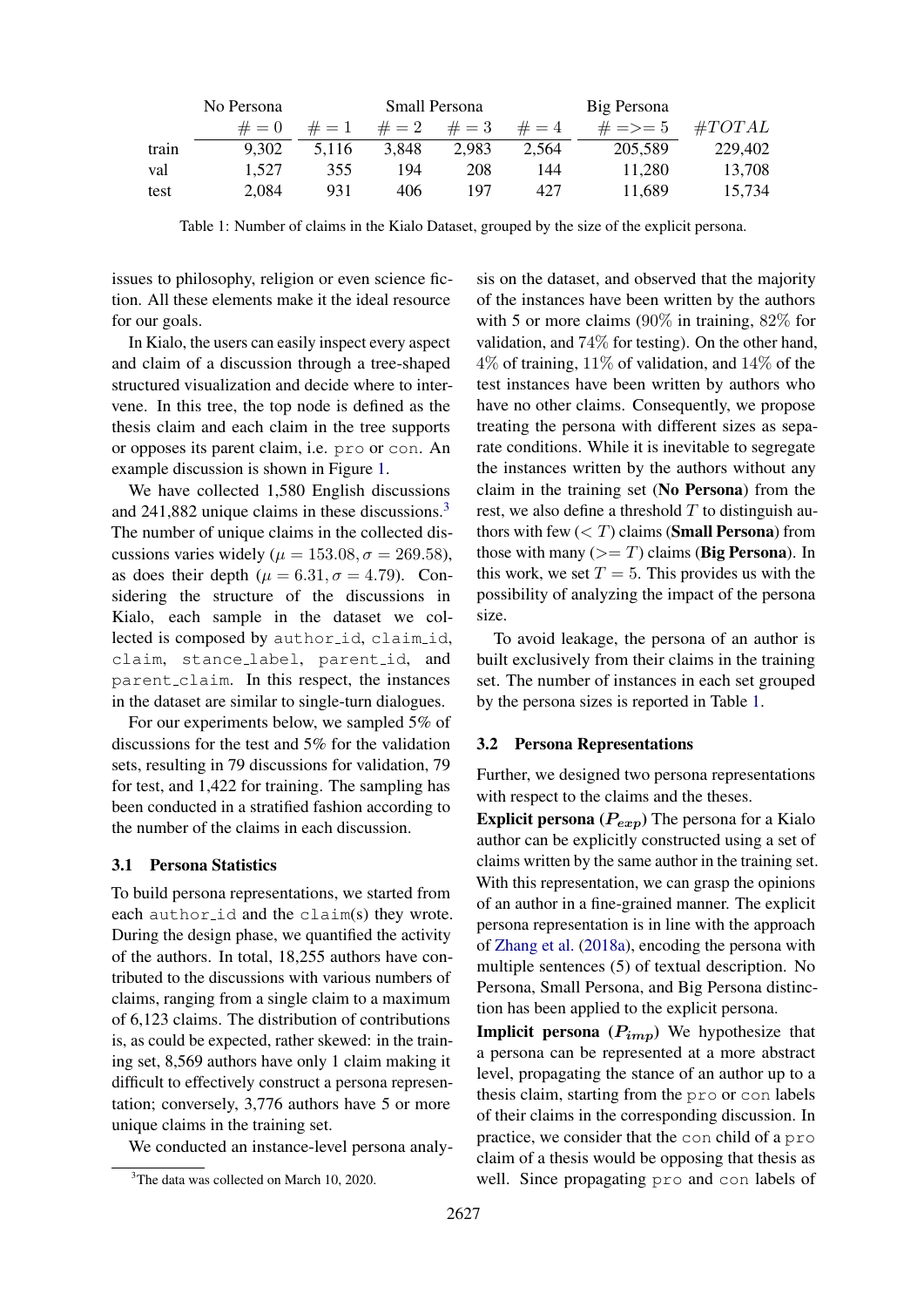<span id="page-3-0"></span>parent claim: There is historical evidence that Jesus Christ existed, thus there is historical evidence that supports the existence of God.

random explicit persona ( $P_{exp,random}$ ): There is no evidence to support the assertions of Islam. [SEP] Civil strife refers to people 's reaction to the results , not how orderly the process was .

dynamic explicit persona ( $P_{exp,dynamic}$ ): Even if there was a historical person named Jesus of Nazareth , that does not support the idea that he was a god of some kind . [SEP] There is no evidence to support the assertions of Christianity .

negative explicit persona ( $P_{exp,negative}$ ): The electoral college victories under Bush and Trump have caused tumult and disorder . [SEP] The first amendment does not apply to public land as has been decided time and time again .

implicit persona  $(P_{imp})$ : pro: 1 - con: 0 - text: Military conscription should apply to men and women equally. [SEP] pro: 0 - con: 2 - text: Religious Faith and Science Can Co-exist. [SEP] pro: 14 - con: 3 - text: Conscientious objection to abortion should be banned [SEP] pro: 37 - con: 18 - text: Judaism [SEP] pro: 1 - con: 4 - text: Capital punishment should be abolished in the United States.

Table 2: Different persona representations for the same parent claim and author id. For the sake of conciseness we report only the first two claim for each explicit persona representation.

these deeper claims from the same author might end up in different stances for the thesis claim, we represent the implicit persona of an author as the thesis claim with the counts of the their pro and con claims.

## 4 Model

We frame our problem as a text generation task, where the probability to generate a sequence Y composed of N tokens,  $y_0, ..., y_N$ , is given by:

<span id="page-3-1"></span>
$$
p_{\Theta}(Y) = \prod_{t=1}^{N} p(y_t | y_1, ..., y_{t-1}, C, P\Theta)
$$
 (1)

where  $\Theta$  are the learnable parameters, C the parent claim and  $P$  the persona.

Following previous works on conditional text generation, we use a sequence to sequence model, which is composed of an encoder and a decoder. In particular, we used a transformer architecture [\(Vaswani et al.,](#page-9-7) [2017\)](#page-9-7) pretrained on a large corpus [\(Radford et al.,](#page-9-2) [2019;](#page-9-2) [Raffel et al.,](#page-9-8) [2019\)](#page-9-8), as detailed in Section [4.3.](#page-4-0) To encode multiple inputs (i.e. P and C), we follow [\(Dong et al.,](#page-8-14) [2019;](#page-8-14) [Raffel](#page-9-8) [et al.,](#page-9-8) [2019\)](#page-9-8) and represent the input as the concatenation of the persona  $P$  and the parent claim  $C$ , separated by a special token [SEP], rather than representing the persona in a separate memory.

#### <span id="page-3-2"></span>4.1 Explicit Persona Selection

For some authors, the explicit persona  $P_{exp}$  can contain over a thousand claims (see Section [3\)](#page-1-2). The concatenation of all these claims would be too long to be encoded within a transformer, given that the computational cost of its attention mechanism is quadratic w.r.t. the length of the sequence. For this reason, we limit the number of claims per persona to maximum 5. For persona containing more than 5 claims, we propose three different selection strategies:

- Random  $(P_{exp,random})$ : among the total claims of an author, we randomly select 5.
- Dynamic ( $P_{exp,dynamic}$ ): inspired by Information Retrieval literature, we used BM25 [\(Robertson and Jones,](#page-9-9) [1976\)](#page-9-9), considering all the author claims as the corpus and the parent claim as the query. We then to retrieve the 5 persona claims most similar to the input.
- Negative  $(P_{exp,negative})$ : we follow the same procedure than Dynamic above, but considering the 5 *least* similar persona claims. This allows to measure whether broader correlations emerges across distant topics.

In Table [2](#page-3-0) we present an example of various persona representations built starting from a unique parent claim and author id combination.

### 4.2 Decoding method

While usually not learned [\(Negrinho et al.,](#page-8-15) [2018\)](#page-8-15), the decoding strategy is known as being critical and largely affecting the produced outputs. The most common approaches are beam search [\(Reddy et al.,](#page-9-10) [1977\)](#page-9-10) and sampling. Beam search is used to find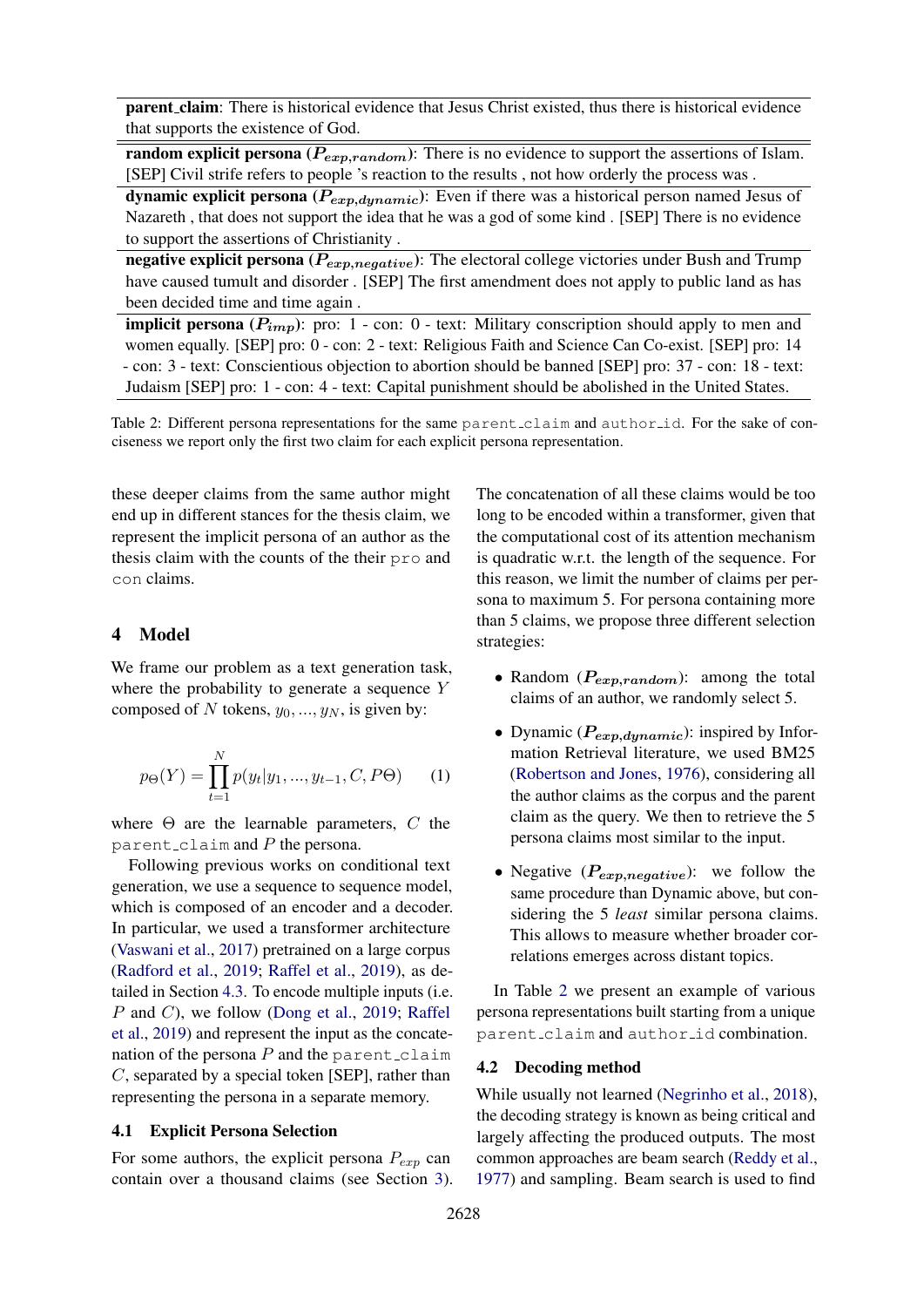<span id="page-4-4"></span>

|               |       | Baseline $+P_{exp, random}$ |
|---------------|-------|-----------------------------|
| A11           | 40.80 | 64.75                       |
| No Persona    | 44.50 | 57.05                       |
| Small Persona | 45.38 | 68.73                       |
| Big Persona   | 38.95 | 64.82                       |

Table 3: F1 scores obtained on the stance classification task. The baseline model has only access to the claim, while  $P_{exp,random}$  has also access to the author persona. *All* indicates results over the entire test set, followed by results on the three subsets described in Section [3.](#page-1-2)

the output that maximises the model probability, while sampling offers more diversity. However, the latter is very likely to sample from the tail of the distribution, making this method less reliable. To mitigate this limitation, top-k filtering and, more recently, nucleus sampling [\(Holtzman et al.,](#page-8-16) [2020\)](#page-8-16) have been proposed. Nucleus is an adaptive method to filter the tail distribution. It keeps only the tokens inside the  $top_p\%$  of the mass probability. To the best of our knowledge, this decoding method yields the most realistic generation outputs; therefore we used it for all our experiment.

### <span id="page-4-0"></span>4.3 Implementation details

All the experiments were conducted with T5-small<sup>[4](#page-4-1)</sup> (60 million parameters). T5-small is a smaller version of T5, a text generation model with stateof-the-art results on challenging Language Understanding tasks. $5$  For our experiments, we used the Hugging Face implementation of T5 [\(Wolf et al.,](#page-9-11) [2019a\)](#page-9-11), an for BM25 the implementation of [Trot](#page-9-12)[man et al.](#page-9-12) [\(2014\)](#page-9-12).<sup>[6](#page-4-3)</sup>

### 5 Experiments

#### 5.1 Preliminary Study: Stance Classification

Given a parent claim, the answer eventually provided by an author can be either pro or con, but their stance cannot be inferred without knowing something about the author who wrote it. Thus, if the *stance-based* persona allows to grasp at least the generic position of an author about a topic, it should be predictive of the stance taken by them on the reply claim. We tested this hypothesis in a preliminary experiment, where the task is to learn

a function that, given only a parent claim and a persona representation, is able to predict the pro or con label for the provided answer.

Following the T5 paradigm [\(Raffel et al.,](#page-9-8) [2019\)](#page-9-8), we consider this classification problem as a text to text task: given Eq. [1,](#page-3-1) the model learns to predict the category  $Y$ , corresponding to the token pro or con in the vocabulary.

First, we trained a baseline model, given only the parent claim. We expect it to perform poorly – e.g. learning the most probable label if there is a clear majority of stances about a certain topic (e.g. if the Kialo community is mainly against death penalty). Then, we trained a second model  $P_{exp, random}$  which can access, in addition to the parent claim, the random author persona.

The results reported in Table [3](#page-4-4) show a clear benefit from adding persona information. We observe how, even on the "No Persona" subset of the test samples, the persona information ingested at training time allows  $P_{exp.random}$  to perform significantly better than the baseline model.

Moreover, from the ablations on No/Small/Big persona subsets of the test samples, we see that the relative improvements obtained by  $P_{exp, random}$  are proportional to the persona size, a fact that further supports our working hypothesis.

#### 5.2 Persona-Conditioned Claim Generation

### 5.2.1 Metrics

By far, the most used metrics for text generation tasks, are BLEU [\(Papineni et al.,](#page-9-13) [2002\)](#page-9-13) or ROUGE [\(Lin,](#page-8-17) [2004\)](#page-8-17), both based on n-gram similarity. BLEU stands for BilinguaL Evaluation Understudy and is precision oriented since it was designed to evaluate automatic translation systems. Conversely, ROUGE stands for Recall Oriented Understudy for Gisting Evaluation and was designed to evaluate summarization systems. These metrics have been widely used for other text generation tasks such as generating captions [\(Vinyals et al.,](#page-9-14) [2015b\)](#page-9-14), questions [\(Du et al.,](#page-8-18) [2017;](#page-8-18) [Scialom and](#page-9-15) [Staiano,](#page-9-15) [2019\)](#page-9-15) or poems [\(Zhang and Lapata,](#page-10-4) [2014\)](#page-10-4).

However, it is well known that these metrics have important limitations [\(Wang et al.,](#page-9-16) [2016;](#page-9-16) [Paulus](#page-9-17) [et al.,](#page-9-17) [2017;](#page-9-17) [Scialom et al.,](#page-9-18) [2020\)](#page-9-18): while only one or few ground truth references are available, many are actually plausible; BLEU metrics do not reflect meaning preservation [Sulem et al.](#page-9-19) [\(2018\)](#page-9-19) and do not map well to human judgements [\(Novikova et al.,](#page-8-19) [2017\)](#page-8-19). In order to measure other aspects of the gen-

<span id="page-4-1"></span><sup>4</sup>[https://github.com/google-research/](https://github.com/google-research/text-to-text-transfer-transformer) [text-to-text-transfer-transformer](https://github.com/google-research/text-to-text-transfer-transformer)

<span id="page-4-2"></span><sup>5</sup>[https://super.gluebenchmark.com/](https://super.gluebenchmark.com/leaderboard) [leaderboard](https://super.gluebenchmark.com/leaderboard)

<span id="page-4-3"></span><sup>6</sup><https://pypi.org/project/rank-bm25/>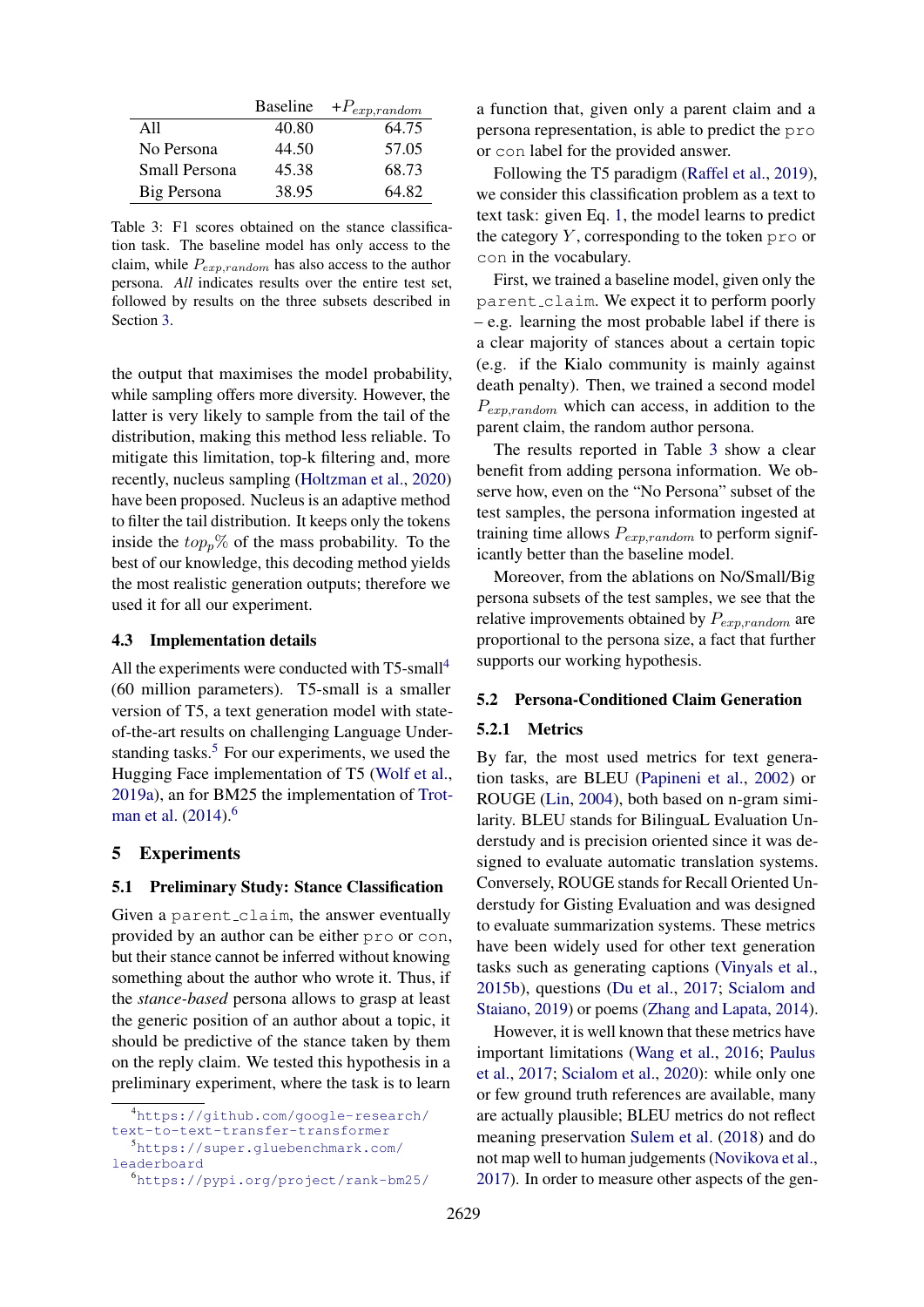<span id="page-5-0"></span>

|                     | <b>LENGTH</b> | REP-3 | $ABS-3$ | BLEU-1 | BLEU-4 | ROUGE-L |
|---------------------|---------------|-------|---------|--------|--------|---------|
| Human               | 31.61         | 0.50  | 98.21   |        |        |         |
| <b>Baseline</b>     | 13.40         | 0.26  | 91.33   | 12.74  | 0.91   | 9.82    |
| $+P_{imp}$          | 13.70         | 0.41  | 89.55   | 13.22  | 1.03   | 10.24   |
| $+P_{exp,negative}$ | 16.71         | 0.38  | 82.38   | 14.87  | 2.48   | 10.96   |
| $+P_{exp, random}$  | 17.25         | 0.37  | 83.81   | 15.07  | 2.53   | 10.89   |
| $+P_{exp,dynamic}$  | 19.17         | 0.30  | 94.66   | 15.25  | 3.41   | 10.38   |
| $+P_{exp,hybrid}$   | 20.48         | 0.43  | 85.65   | 16.85  | 3.66   | 11.69   |

Table 4: Results for the different models on the Kialo Dataset.

<span id="page-5-1"></span>

Figure 2: Cumulative BLEU-4 gain of  $P_{exp\;huhrid}$  VS  $P_{exp,random}$ . Note that these are the same exact trained models, but with a different selection strategy at inference time: the explicit persona is randomly selected for  $P_{exp,random}$ , while it is switched to the dynamic one for  $P_{exp,hybrid}$ .

eration, complementary metrics are frequently used [\(See et al.,](#page-9-20) [2017\)](#page-9-20). Following their recommendation, we report also: *length*, the number of tokens for the output; *repetition*, the percentage of repeated n-grams in the output; and *abstractiveness*, the percentage of tokens in the output that were not present in the input text. These measures account for important dimension intractable by ROUGE or BLEU. For instance, the copy mechanism [\(Vinyals](#page-9-21) [et al.,](#page-9-21) [2015a\)](#page-9-21) makes the abstractive models too much extractive [\(See et al.,](#page-9-20) [2017\)](#page-9-20), while still yielding state-of-the-art ROUGE.

### <span id="page-5-2"></span>5.2.2 Quantitative Results

We trained the different models and report the main results in Table [4.](#page-5-0) The baseline model is the only one with No Persona fed in the input. It is also the one performing the worst in term of BLEU, ROUGE and Length.

Adding to the input the implicit persona  $P_{imp}$ slightly improves over the baseline results. This is particularly interesting since  $P_{imp}$  does not contain any text written by the author, as opposed to the ex-

plicit persona. Hence, the improvement cannot be related to the written style of the author, but rather to the stance-content relations, taking advantage of previous topics of interest and the author's opinions. We observe larger BLEU and ROUGE gains with the explicit persona, increasing gradually from the negative to the random and the dynamic persona. As expected, the more the persona is related to the topic, the more its benefits to the model, confirming the interest of a dynamic strategy. We also see that the dynamic strategy achieves the higher abstractiveness w.r.t. the parent claim. However, from a manual analysis, we note that the dynamic model often copies claims from its own persona. Nonetheless, this might still be an efficient strategy, as people might tend to repeat arguments across similar topics.

Hybrid Model We conducted an additional evaluation for the model trained on random persona, by replacing at inference time the random persona with the dynamic one; we refer to this as *Hybrid model,*  $P_{exp,hybrid}$ *.* Surprisingly, we see that not only it performs better than the random persona, but also outperforms  $P_{exp,dynamic}$  on Length, BLEU, and ROUGE metrics. We hypothesise that this model tended to copy less from the claims during the training, and was forced to learn a more complex strategy, which seems to better generalise and to benefit from the dynamic context at inference.

In Figure [2](#page-5-1) we report the cumulative gain in BLEU-4 obtained simply by switching the persona at inference time on the model trained with a random persona. We observe that the largest improvements come for persona size superior to 5: those are the most impacted by the selection strategy, since we limited to 5 claims maximum the persona as explained in Section [4.1.](#page-3-2)

Zipf distribution While the baseline looks more abstractive in Table [4,](#page-5-0) this does not necessarily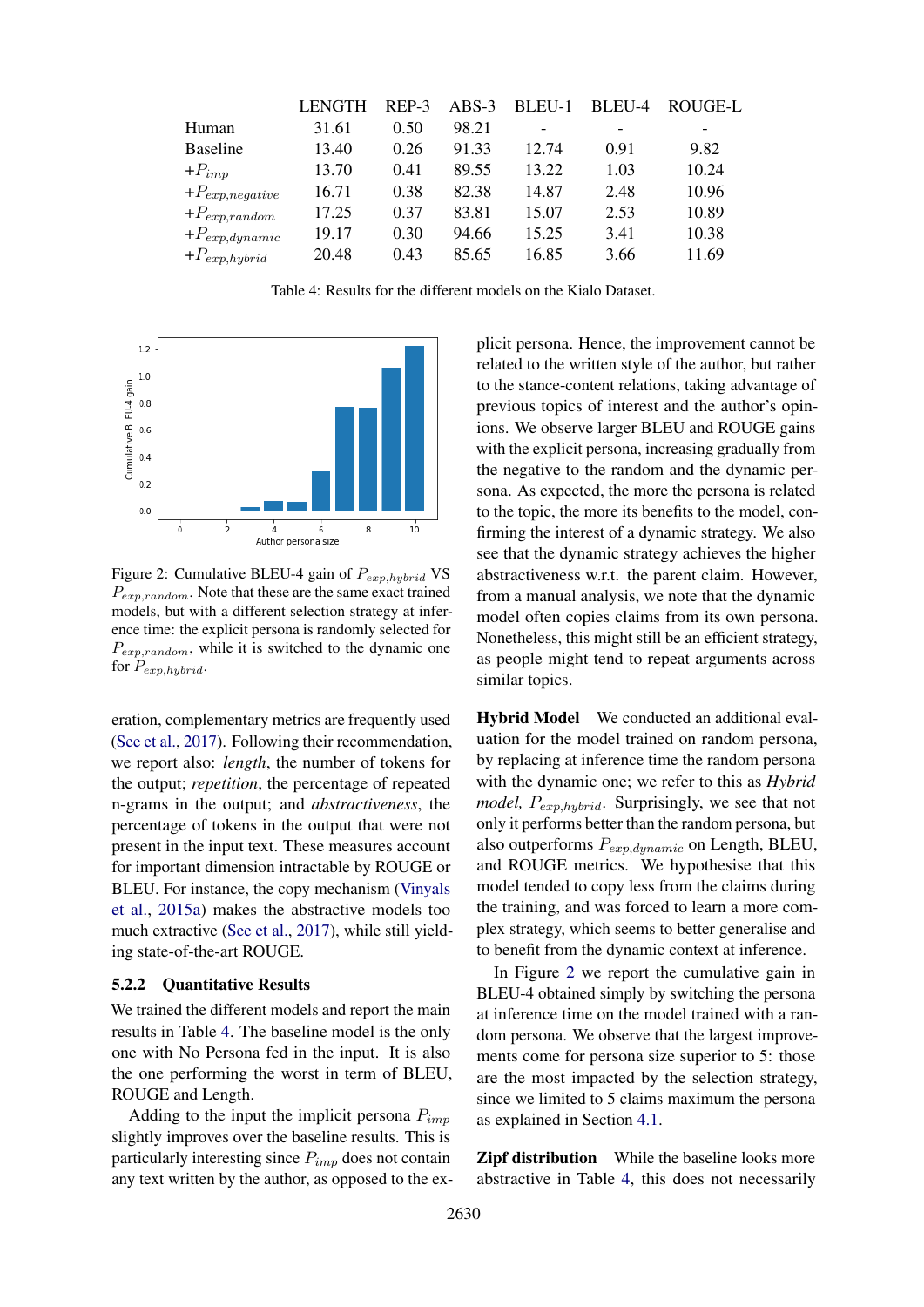<span id="page-6-0"></span>

Figure 3: Zipf Cumulative Distribution Frequency (CDF) for the tokens generated by the various models, and for the human references.

<span id="page-6-1"></span>

|                    | Persona | Parent Claim |
|--------------------|---------|--------------|
| Human              | 2.60    | 3.8          |
| <b>Baseline</b>    | 1.60    | 1.58         |
| $+P_{exp,dynamic}$ | 2.05    | 1.68         |
| $+P_{exp,hybrid}$  | 2.20    | 2.20         |

|  |  | Table 5: Human evaluation |
|--|--|---------------------------|
|--|--|---------------------------|

means that the vocabulary used is more diverse. As a complementary analysis, we thus consider the Zipf distribution shown in Figure [3.](#page-6-0) We observe that the baseline distribution is the farthest from the human, followed by  $P_{imp}$ . Consistently with the ROUGE and BLEU metrics,  $P_{exp,hybrid}$  achieves the best performance thanks to a more diverse vocabulary.

## 6 Human Evaluation

To get a deeper understanding of our models, we also run a human assessment of the outputs generated by the following model configurations, compared to the ground truth: i) the baseline model that has only access to parent claim, without any persona; ii)  $P_{exp,dunamic}$ , trained with parent claims and the explicit, dynamically selected, persona; and iii)  $P_{exp,hybrid}$ , also trained with parent claims and the explicit, dynamically selected, persona, but fed at inference time with a dynamic selection of the persona (corresponding to the last row in Table [4\)](#page-5-0).

Evaluation Protocol To evaluate each generated output w.r.t. the author persona, it is important to chose a neutral representation of this persona, so to avoid favoring any model and biasing the human evaluation. We decided to use  $P_{imp}$ , the implicit persona, which we believe is the most neutral amongst the 4 models we evaluate.

We randomly sampled 50 claims from the test set, under the constraint that the corresponding authors had provided at least 10 claims to the training set. The pool of eligible claims under such criterium compounds to 10,995 (out of the 11,689 in the test set) from 1,251 different authors. This ensures that a large persona representation can be built for all the selected samples. We asked three professional English speakers to score their relevance towards the *implicit persona* and the *parent claim*, on a Likert scale ranging from 1 to 5.

To assess relevance, the annotators were presented only with the sample to evaluate, paired with either the corresponding parent claim or the associated implicit persona.

Results We report the results in Table [5.](#page-6-1) Consistently with the automatic evaluation,  $P_{exp,hubrid}$ performs the best, while the baseline scores poorly for relevance toward both the persona and the parent claim. We also observe that  $P_{exp,dynamic}$ achieves similar results than  $P_{exp,hybrid}$  for the Persona score, while underperforms it w.r.t. to the Parent Claim. This confirms our hypothesis (see Section [5.2.2\)](#page-5-2) that while both models benefits from the dynamic representation of the persona at inference,  $P_{exp,dynamic}$  during training learns to focus too frequently on the persona, a behavior which  $P_{exp,hybrid}$  exhibits less.

Persona perception we asked the human evaluators to verbalize their interpretation of the implicit persona representation  $(P_{imp})$  for few examples, to see if it is actually perceived as meaningful by humans. Results are rather clear: the implicit representation is (i) perceived as meaningful by all annotators, and (ii) used to infer the possible position of the persona given a claim – even if not directly related to the claims in persona representation. In Table [6](#page-7-3) we report an example of the feedback provided by one evaluator.

Switching the persona We also conducted a qualitative experiment to observe the impact of the persona on the output. For few claims, we manually modified the implicit persona and the stance label to see the effect of manual intervention. In Table [7](#page-7-4) we report different outputs answering to the same parent claim about Universal Basic Income (UBI). All persona successfully generated arguments on the topic, supporting or opposing it consistently with their profile. The 'artist' (P1), links creativity and financial needs,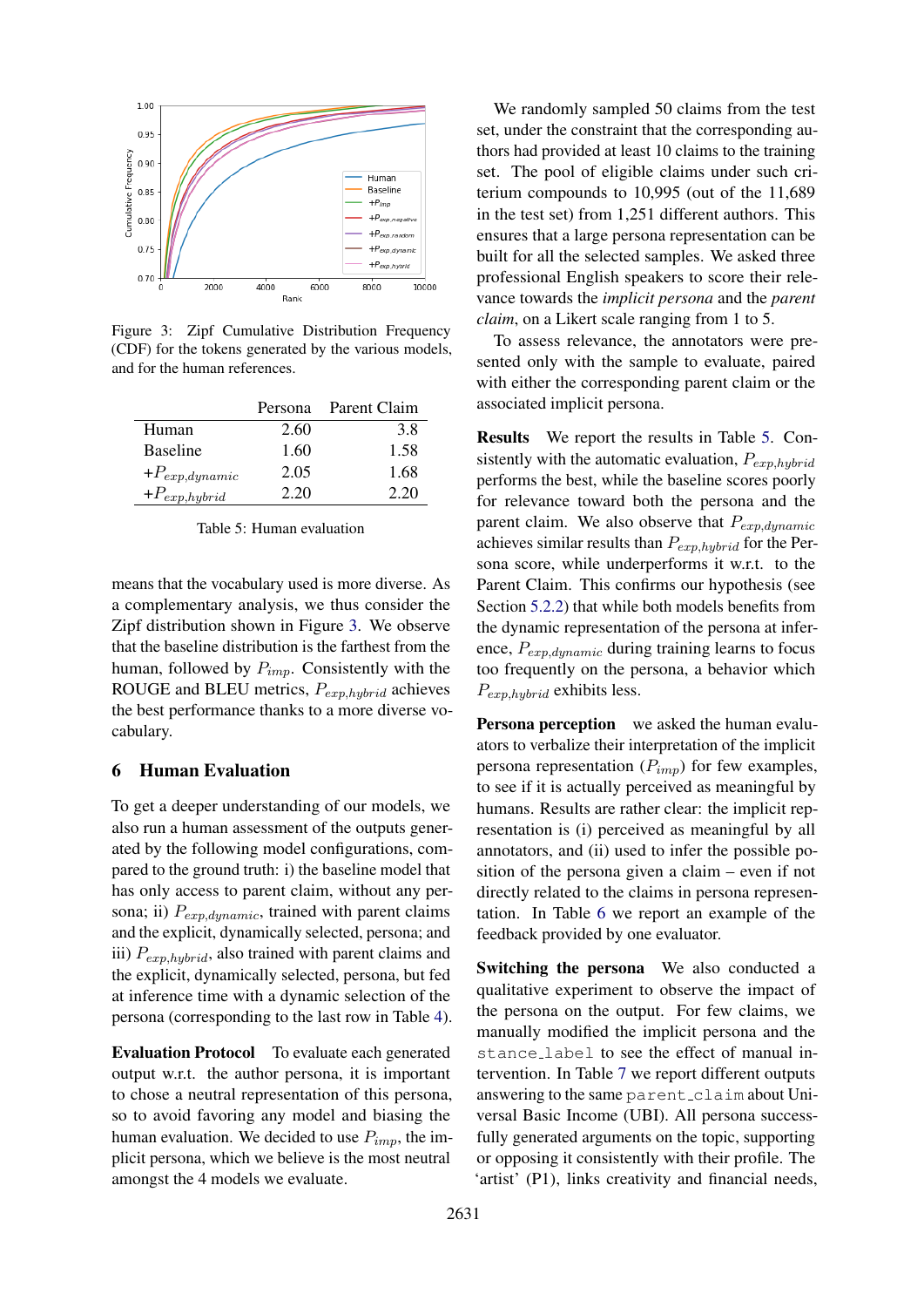<span id="page-7-3"></span>**Implicit Persona**  $(P_i)$ : pro: 2 - con: 0 - text: Humans should stop eating animal meat. [SEP] pro: 1 con: 6 - text: The US should not try to force North Korea to abandon its nuclear program. [SEP] pro: 1 - con: 3 - text: Private property should exist in outer space.

Annotator Feedback: "*This persona seems to me a kind of vegan/anti-nuclear/hippy* [...] *to sum up something like a Californian democratic geek".*

claim: On the Historicity of Jesus : Why We Might Have Reason for Doubt by Richard Carrier provides evidence that Jesus Christ did not exist.

Annotator Feedback: "*I think this is relevant because we can expect our 'Californian geek' to be atheist but with a intellectual justification to the topic.*"

Table 6: How an implicit Persona is interpreted/perceived by annotators. The subsequent claim can receive an high score only if an inference is applied from the implicit persona. The annotator feedback suggest this is the case.

<span id="page-7-4"></span>

| parent_claim: A Universal Basic Income has positive effects on the national economy. |               |                                                                                                                                                                                                                        |                                                                                                                                                                         |  |
|--------------------------------------------------------------------------------------|---------------|------------------------------------------------------------------------------------------------------------------------------------------------------------------------------------------------------------------------|-------------------------------------------------------------------------------------------------------------------------------------------------------------------------|--|
|                                                                                      | <b>STANCE</b> | <b>PERSONA</b>                                                                                                                                                                                                         | <b>GENERATED CLAIM</b>                                                                                                                                                  |  |
| P <sub>1</sub><br>"the artist"                                                       | <b>PRO</b>    | Art constitute an important part of<br>humanity. [SEP] I don't believe that<br>art and science exist without the other.                                                                                                | Financial dimension is really<br>deeply impacting their crash<br>creative endeavors.                                                                                    |  |
| P <sub>2</sub><br>"the doctor"                                                       | <b>PRO</b>    | Everyone should have access to<br>medical care. [SEP] It takes time to<br>become a doctor but it is a necessary<br>condition so one is able to properly<br>practice.                                                   | It takes time to become a<br>doctor but it is a necessary<br>condition so one is able to<br>properly practice. Maintaining<br>a Universal Basic Income is<br>important. |  |
| P <sub>3</sub><br>"the liberal"                                                      | <b>CON</b>    | Without liberalism, more crises would<br>have occurred. [SEP] Liberalism and<br>freedom have made the USA the most<br>powerful and wealthy country in the<br>world. Regulation and tax would<br>damage this situation. | Without free choices that<br>become illegal to not be held<br>responsible, beneficiary<br>chooses not to work.                                                          |  |

Table 7: How the model output changes according to different persona.

while the 'doctor' (P2) seems to connect the long time required to become a doctor with the need for a Universal Basic Income. Finally, the 'liberal' persona (P3) generates an argument opposed to UBI, in which they seem to connect the absence of free choice with the tendency of beneficiary to stop working under UBI.

## 7 Conclusions

Endowing dialogue agents with persona profiles is important to produce more coherent and meaningful conversations. In particular, we argue for using *stance-based* personas to drive language generation consistently with profound characteristics – such as opinions, values, and beliefs. To this end, we introduced a novel dataset and explored diverse *stance-based* persona representations and their impact on claim generation.

In future works, we plan to enrich the persona representation with additional information available in Kialo (e.g. authors' votes to others claims), to encode more complex profiles; further, we will extend the presented approach to multi-turn interactions, as enabled by the Kialo discussions structure.

### **References**

- <span id="page-7-2"></span>Roy Bar-Haim, Indrajit Bhattacharya, Francesco Dinuzzo, Amrita Saha, and Noam Slonim. 2017. Stance classification of context-dependent claims. In *Proceedings of the 15th Conference of the European Chapter of the Association for Computational Linguistics: Volume 1, Long Papers*, pages 251–261.
- <span id="page-7-0"></span>Shelly Chaiken. 1979. Communicator physical attractiveness and persuasion. *Journal of Personality and social Psychology*, 37(8):1387.

<span id="page-7-1"></span>Shelly Chaiken. 1980. Heuristic versus systematic in-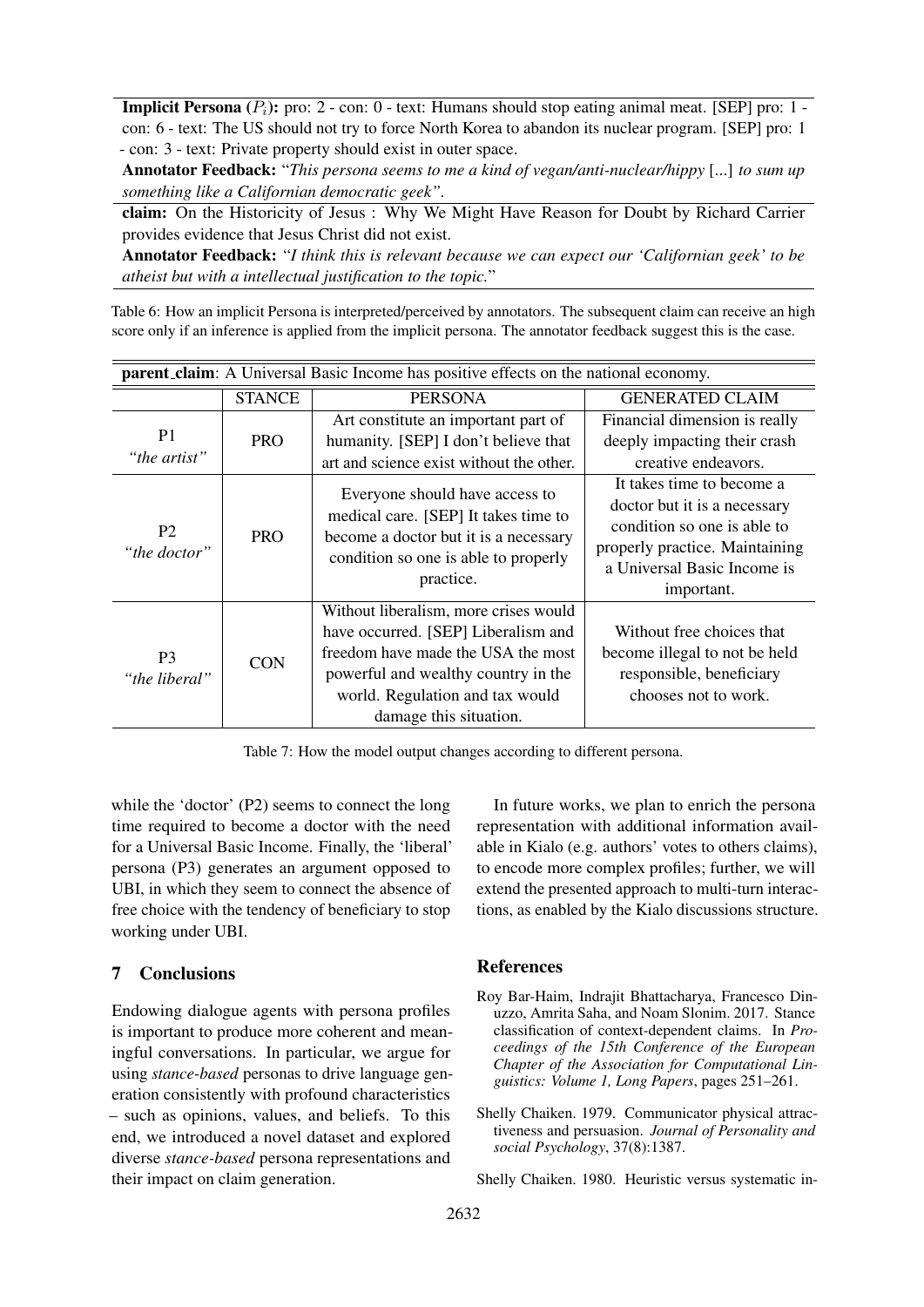formation processing and the use of source versus message cues in persuasion. *Journal of personality and social psychology*, 39(5):752.

- <span id="page-8-0"></span>Emily Dinan, Varvara Logacheva, Valentin Malykh, Alexander Miller, Kurt Shuster, Jack Urbanek, Douwe Kiela, Arthur Szlam, Iulian Serban, Ryan Lowe, et al. 2020. The second conversational intelligence challenge (convai2). In *The NeurIPS'18 Competition*, pages 187–208. Springer.
- <span id="page-8-14"></span>Li Dong, Nan Yang, Wenhui Wang, Furu Wei, Xiaodong Liu, Yu Wang, Jianfeng Gao, Ming Zhou, and Hsiao-Wuen Hon. 2019. Unified language model pre-training for natural language understanding and generation. In *Advances in Neural Information Processing Systems*, pages 13042–13054.
- <span id="page-8-18"></span>Xinya Du, Junru Shao, and Claire Cardie. 2017. Learning to ask: Neural question generation for reading comprehension. In *Proceedings of the 55th Annual Meeting of the Association for Computational Linguistics (Volume 1: Long Papers)*, pages 1342– 1352.
- <span id="page-8-13"></span>Esin Durmus, Faisal Ladhak, and Claire Cardie. 2019a. [Determining relative argument specificity and stance](https://doi.org/10.18653/v1/P19-1456) [for complex argumentative structures.](https://doi.org/10.18653/v1/P19-1456) In *Proceedings of the 57th Annual Meeting of the Association for Computational Linguistics*, pages 4630–4641, Florence, Italy. Association for Computational Linguistics.
- <span id="page-8-12"></span>Esin Durmus, Faisal Ladhak, and Claire Cardie. 2019b. [The role of pragmatic and discourse context in de](https://doi.org/10.18653/v1/D19-1568)[termining argument impact.](https://doi.org/10.18653/v1/D19-1568) In *Proceedings of the 2019 Conference on Empirical Methods in Natural Language Processing and the 9th International Joint Conference on Natural Language Processing (EMNLP-IJCNLP)*, pages 5668–5678, Hong Kong, China. Association for Computational Linguistics.
- <span id="page-8-9"></span>Liat Ein-Dor, Eyal Shnarch, Lena Dankin, Alon Halfon, Benjamin Sznajder, Ariel Gera, Carlos Alzate, Martin Gleize, Leshem Choshen, Yufang Hou, et al. 2019. Corpus wide argument mining–a working solution. *arXiv preprint arXiv:1911.10763*.
- <span id="page-8-2"></span>Jianfeng Gao, Michel Galley, and Lihong Li. 2018. Neural approaches to conversational ai. In *The 41st International ACM SIGIR Conference on Research & Development in Information Retrieval*, pages 1371–1374.
- <span id="page-8-3"></span>Xiang Gao, Sungjin Lee, Yizhe Zhang, Chris Brockett, Michel Galley, Jianfeng Gao, and Bill Dolan. 2019. Jointly optimizing diversity and relevance in neural response generation. In *Proceedings of the 2019 Conference of the North American Chapter of the Association for Computational Linguistics: Human Language Technologies, Volume 1 (Long and Short Papers)*, pages 1229–1238.
- <span id="page-8-11"></span>Shai Gretz, Roni Friedman, Edo Cohen-Karlik, Assaf Toledo, Dan Lahav, Ranit Aharonov, and Noam

Slonim. 2019. A large-scale dataset for argument quality ranking: Construction and analysis. *arXiv preprint arXiv:1911.11408*.

- <span id="page-8-6"></span>Marco Guerini, Sara Falcone, and Bernardo Magnini. 2018. A methodology for evaluating interaction strategies of task-oriented conversational agents. In *Proceedings of the 2018 EMNLP Workshop SCAI: The 2nd International Workshop on Search-Oriented Conversational AI*, pages 24–32.
- <span id="page-8-10"></span>Ivan Habernal and Iryna Gurevych. 2016. [What makes](https://doi.org/10.18653/v1/D16-1129) [a convincing argument? empirical analysis and de](https://doi.org/10.18653/v1/D16-1129)[tecting attributes of convincingness in web argumen](https://doi.org/10.18653/v1/D16-1129)[tation.](https://doi.org/10.18653/v1/D16-1129) In *Proceedings of the 2016 Conference on Empirical Methods in Natural Language Processing*, pages 1214–1223, Austin, Texas. Association for Computational Linguistics.
- <span id="page-8-16"></span>Ari Holtzman, Jan Buys, Li Du, Maxwell Forbes, and Yejin Choi. 2020. [The curious case of neural text de](https://openreview.net/forum?id=rygGQyrFvH)[generation.](https://openreview.net/forum?id=rygGQyrFvH) In *International Conference on Learning Representations*.
- <span id="page-8-4"></span>Chaitanya K Joshi, Fei Mi, and Boi Faltings. 2017. Personalization in goal-oriented dialog. *arXiv preprint arXiv:1706.07503*.
- <span id="page-8-1"></span>Jiwei Li, Michel Galley, Chris Brockett, Jianfeng Gao, and Bill Dolan. 2016. A diversity-promoting objective function for neural conversation models. In *Proceedings of the 2016 Conference of the North American Chapter of the Association for Computational Linguistics: Human Language Technologies*, pages 110–119.
- <span id="page-8-17"></span>Chin-Yew Lin. 2004. [ROUGE: A package for auto](https://www.aclweb.org/anthology/W04-1013)[matic evaluation of summaries.](https://www.aclweb.org/anthology/W04-1013) In *Text Summarization Branches Out*, pages 74–81, Barcelona, Spain. Association for Computational Linguistics.
- <span id="page-8-8"></span>Marco Lippi and Paolo Torroni. 2016. Argumentation mining: State of the art and emerging trends. *ACM Transactions on Internet Technology (TOIT)*, 16(2):1–25.
- <span id="page-8-5"></span>Liangchen Luo, Wenhao Huang, Qi Zeng, Zaiqing Nie, and Xu Sun. 2019. Learning personalized end-to-end goal-oriented dialog. In *Proceedings of the AAAI Conference on Artificial Intelligence*, volume 33, pages 6794–6801.
- <span id="page-8-7"></span>Norman Miller, Geoffrey Maruyama, Rex J Beaber, and Keith Valone. 1976. Speed of speech and persuasion. *Journal of personality and social psychology*, 34(4):615.
- <span id="page-8-15"></span>Renato Negrinho, Matthew Gormley, and Geoffrey J Gordon. 2018. Learning beam search policies via imitation learning. In *Advances in Neural Information Processing Systems*, pages 10652–10661.
- <span id="page-8-19"></span>Jekaterina Novikova, Ondřej Dušek, Amanda Cercas Curry, and Verena Rieser. 2017. [Why we need](https://doi.org/10.18653/v1/D17-1238) [new evaluation metrics for NLG.](https://doi.org/10.18653/v1/D17-1238) In *Proceedings of the 2017 Conference on Empirical Methods in*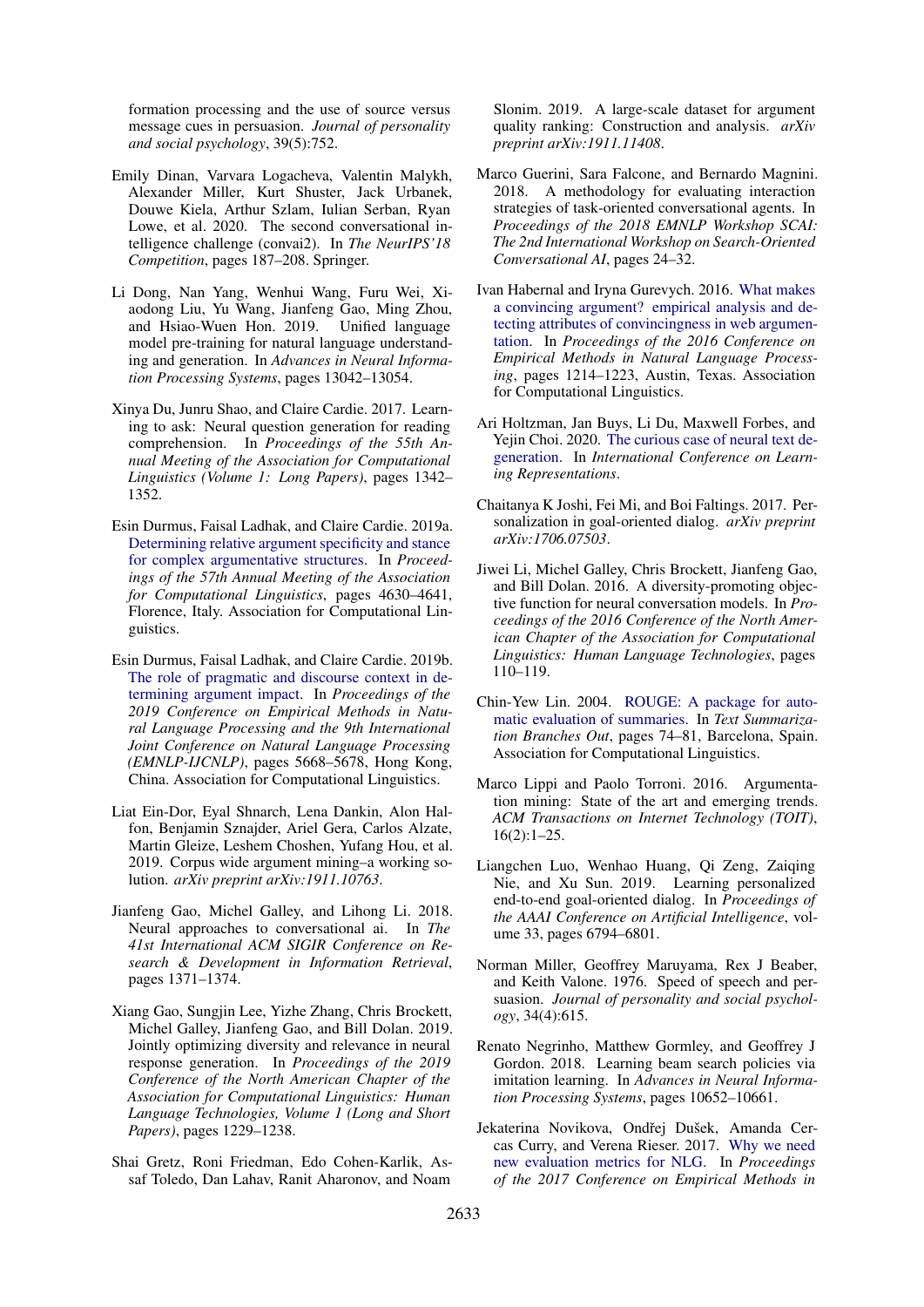*Natural Language Processing*, pages 2241–2252, Copenhagen, Denmark. Association for Computational Linguistics.

- <span id="page-9-13"></span>Kishore Papineni, Salim Roukos, Todd Ward, and Wei-Jing Zhu. 2002. Bleu: a method for automatic evaluation of machine translation. In *Proceedings of the 40th annual meeting on association for computational linguistics*, pages 311–318. Association for Computational Linguistics.
- <span id="page-9-17"></span>Romain Paulus, Caiming Xiong, and Richard Socher. 2017. A deep reinforced model for abstractive summarization. *arXiv preprint arXiv:1705.04304*.
- <span id="page-9-4"></span>Lianhui Qin, Michel Galley, Chris Brockett, Xiaodong Liu, Xiang Gao, Bill Dolan, Yejin Choi, and Jianfeng Gao. 2019. Conversing by reading: Contentful neural conversation with on-demand machine reading. In *Proceedings of the 57th Annual Meeting of the Association for Computational Linguistics*, pages 5427–5436.
- <span id="page-9-2"></span>Alec Radford, Jeffrey Wu, Rewon Child, David Luan, Dario Amodei, and Ilya Sutskever. 2019. Language models are unsupervised multitask learners. *OpenAI Blog*, 1(8):9.
- <span id="page-9-8"></span>Colin Raffel, Noam Shazeer, Adam Roberts, Katherine Lee, Sharan Narang, Michael Matena, Yanqi Zhou, Wei Li, and Peter J Liu. 2019. Exploring the limits of transfer learning with a unified text-to-text transformer. *arXiv preprint arXiv:1910.10683*.
- <span id="page-9-10"></span>D Raj Reddy et al. 1977. Speech understanding systems: A summary of results of the five-year research effort. *Department of Computer Science. Camegie-Mell University, Pittsburgh, PA*, 17.
- <span id="page-9-5"></span>Chris Reed. 2016. Proceedings of the third workshop on argument mining (argmining2016). In *Proceedings of the third workshop on argument mining (ArgMining2016)*.
- <span id="page-9-9"></span>Stephen E Robertson and K Sparck Jones. 1976. Relevance weighting of search terms. *Journal of the American Society for Information science*, 27(3):129–146.
- <span id="page-9-18"></span>Thomas Scialom, Paul-Alexis Dray, Sylvain Lamprier, Benjamin Piwowarski, and Jacopo Staiano. 2020. Discriminative adversarial search for abstractive summarization. *arXiv preprint arXiv:2002.10375*.
- <span id="page-9-15"></span>Thomas Scialom and Jacopo Staiano. 2019. Ask to learn: A study on curiosity-driven question generation. *arXiv preprint arXiv:1911.03350*.
- <span id="page-9-20"></span>Abigail See, Peter J. Liu, and Christopher D. Manning. 2017. [Get to the point: Summarization with pointer](https://doi.org/10.18653/v1/P17-1099)[generator networks.](https://doi.org/10.18653/v1/P17-1099) In *Proceedings of the 55th Annual Meeting of the Association for Computational Linguistics (Volume 1: Long Papers)*, pages 1073– 1083, Vancouver, Canada. Association for Computational Linguistics.
- <span id="page-9-3"></span>Iulian Vlad Serban, Alessandro Sordoni, Ryan Lowe, Laurent Charlin, Joelle Pineau, Aaron Courville, and Yoshua Bengio. 2017. A hierarchical latent variable encoder-decoder model for generating dialogues. In *Thirty-First AAAI Conference on Artificial Intelligence*.
- <span id="page-9-19"></span>Elior Sulem, Omri Abend, and Ari Rappoport. 2018. [BLEU is not suitable for the evaluation of text sim](https://doi.org/10.18653/v1/D18-1081)[plification.](https://doi.org/10.18653/v1/D18-1081) In *Proceedings of the 2018 Conference on Empirical Methods in Natural Language Processing*, pages 738–744, Brussels, Belgium. Association for Computational Linguistics.
- <span id="page-9-6"></span>Chenhao Tan, Vlad Niculae, Cristian Danescu-Niculescu-Mizil, and Lillian Lee. 2016. Winning arguments: Interaction dynamics and persuasion strategies in good-faith online discussions. In *Proceedings of the 25th international conference on world wide web*, pages 613–624.
- <span id="page-9-12"></span>Andrew Trotman, Antti Puurula, and Blake Burgess. 2014. Improvements to bm25 and language models examined. In *Proceedings of the 2014 Australasian Document Computing Symposium*, pages 58–65.
- <span id="page-9-7"></span>Ashish Vaswani, Noam Shazeer, Niki Parmar, Jakob Uszkoreit, Llion Jones, Aidan N Gomez, Łukasz Kaiser, and Illia Polosukhin. 2017. Attention is all you need. In *Advances in neural information processing systems*, pages 5998–6008.
- <span id="page-9-21"></span>Oriol Vinyals, Meire Fortunato, and Navdeep Jaitly. 2015a. Pointer networks. In *Advances in neural information processing systems*, pages 2692–2700.
- <span id="page-9-14"></span>Oriol Vinyals, Alexander Toshev, Samy Bengio, and Dumitru Erhan. 2015b. Show and tell: A neural image caption generator. In *Proceedings of the IEEE conference on computer vision and pattern recognition*, pages 3156–3164.
- <span id="page-9-16"></span>Daisy Zhe Wang, Wei He, Hua Wu, Haiyang Wu, Wei Li, Haifeng Wang, and Enhong Chen. 2016. Chinese poetry generation with planning based neural network. In *Proceedings of COLING 2016, the 26th International Conference on Computational Linguistics: Technical Papers*, pages 1051–1060.
- <span id="page-9-11"></span>Thomas Wolf, Lysandre Debut, Victor Sanh, Julien Chaumond, Clement Delangue, Anthony Moi, Pierric Cistac, Tim Rault, Remi Louf, Morgan Fun- ´ towicz, et al. 2019a. Transformers: State-of-theart natural language processing. *arXiv preprint arXiv:1910.03771*.
- <span id="page-9-1"></span>Thomas Wolf, Victor Sanh, Julien Chaumond, and Clement Delangue. 2019b. Transfertransfo: A transfer learning approach for neural network<br>based conversational agents.  $arXiv$  preprint based conversational agents. *arXiv:1901.08149*.
- <span id="page-9-0"></span>Saizheng Zhang, Emily Dinan, Jack Urbanek, Arthur Szlam, Douwe Kiela, and Jason Weston. 2018a. Personalizing dialogue agents: I have a dog, do you have pets too? *arXiv preprint arXiv:1801.07243*.